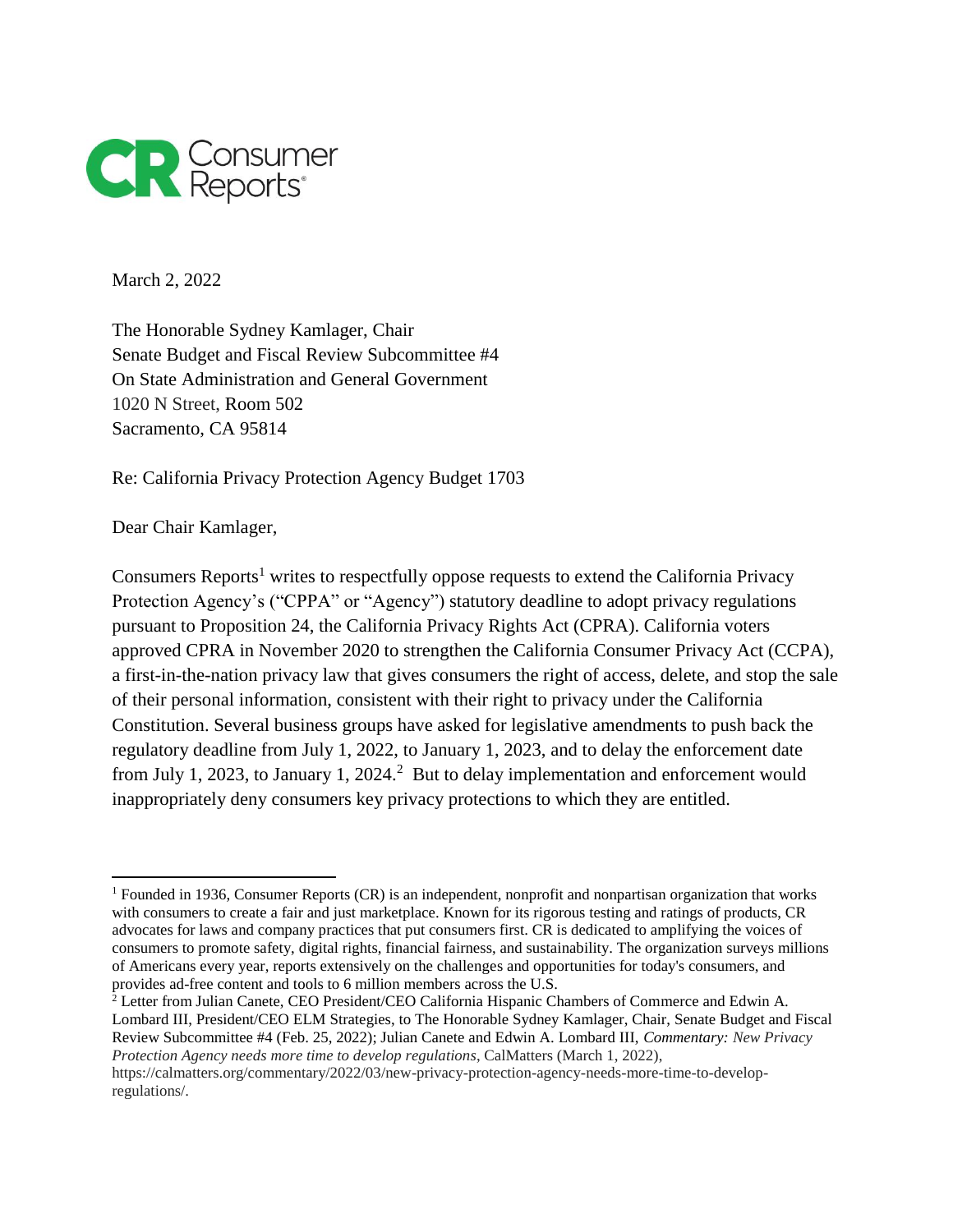The Executive Director of the CPPA has noted that the Agency is not likely to meet the July 1, 2022 statutory deadline for issuing regulations,<sup>3</sup> but lawmakers should not remove rights for consumers by delaying the requirement for businesses to comply with the entire measure. Such a move would eliminate even those provisions that would not be affected by the rulemaking. Other alternatives discussed by the agency include (1) an emergency rulemaking and (2) delaying enforcement, at the agency's discretion, on provisions that would be affected by the rulemaking.<sup>4</sup> Lawmakers should allow the Agency to recommend the best course of action to ensure that consumer privacy is protected, consistent with its mandate.

CPRA extends to consumers important privacy protections that are not dependent on a rulemaking to go into effect. For example, it adds a data security requirement to all of the personal information covered by the measure — which is particularly important in light of rampant data breaches.<sup>5</sup> It clarifies that businesses must allow consumers to opt out of the sharing of their personal information for cross-context targeted advertising. And it covers information that can be used to access online accounts by the private right of action in the event of a negligent data breach. Consumers shouldn't be forced to give up those protections simply because the agency will need more time to complete their rulemaking process.

This latest request to delay enforcement is one of a series of efforts from many businesses to avoid compliance with the California privacy law. In March 2020, dozens of trade associations asked the AG to delay enforcement of the landmark online privacy law until the following year.<sup>6</sup> In addition, many businesses have sought to avoid complying with the CCPA's opt out of sale with respect to targeted advertising since the measure went into effect in January 2020.<sup>7</sup> And industry pushed for the introduction of over a dozen bills to weaken the CCPA in the 2019 legislative session, before the measure even went into effect.<sup>8</sup>

Any delay in enforcement will disproportionately benefit the biggest companies. Proposition 24 doubled the threshold for the privacy law, from businesses that sell the personal information of 50,000 consumers, households, or devices per year to those that sell the data of 100,000

 $\overline{a}$ 

<sup>3</sup> Joseph Duball, *CPRA regulations delayed past July 1 deadline, expected Q3 or Q4*, IAPP (Feb. 23, 2022), https://iapp.org/news/a/cpra-regulations-delayed-past-july-1-deadline-expected-q3-or-q4/.

<sup>4</sup> Lydia De La Torre, Christopher Thompson, Rulemaking Process Subcommittee presentation (Nov. 15, 2021), https://cppa.ca.gov/meetings/materials/20211115 item6.pdf.

<sup>5</sup> Bree Fowler, *Data breaches break record in 2021*, CNET (Jan. 24, 2022), https://www.cnet.com/tech/servicesand-software/record-number-of-data-breaches-reported-in-2021-new-report-says/.

<sup>6</sup> Letter from Association of National Advertisers et al., Re: Request for Temporary Forbearance from CCPA Enforcement (March 17, 2020), https://www.law360.com/articles/1255181/attachments/0.

<sup>7</sup> Maureen Mahoney, *Many companies are not taking the California Consumer Privacy Act seriously—the attorney general needs to act*, Digital Lab at Consumer Reports (Jan. 9, 2020), https://medium.com/cr-digital-lab/companiesare-not-taking-the-california-consumer-privacy-act-seriously-dcb1d06128bb

<sup>&</sup>lt;sup>8</sup> Joint news release: Privacy groups praise CA legislators for upholding privacy law against industry pressure (Sept. 13, 2019), https://advocacy.consumerreports.org/press\_release/joint-news-release-privacy-groups-praise-calegislators-for-upholding-privacy-law-against-industry-pressure/.